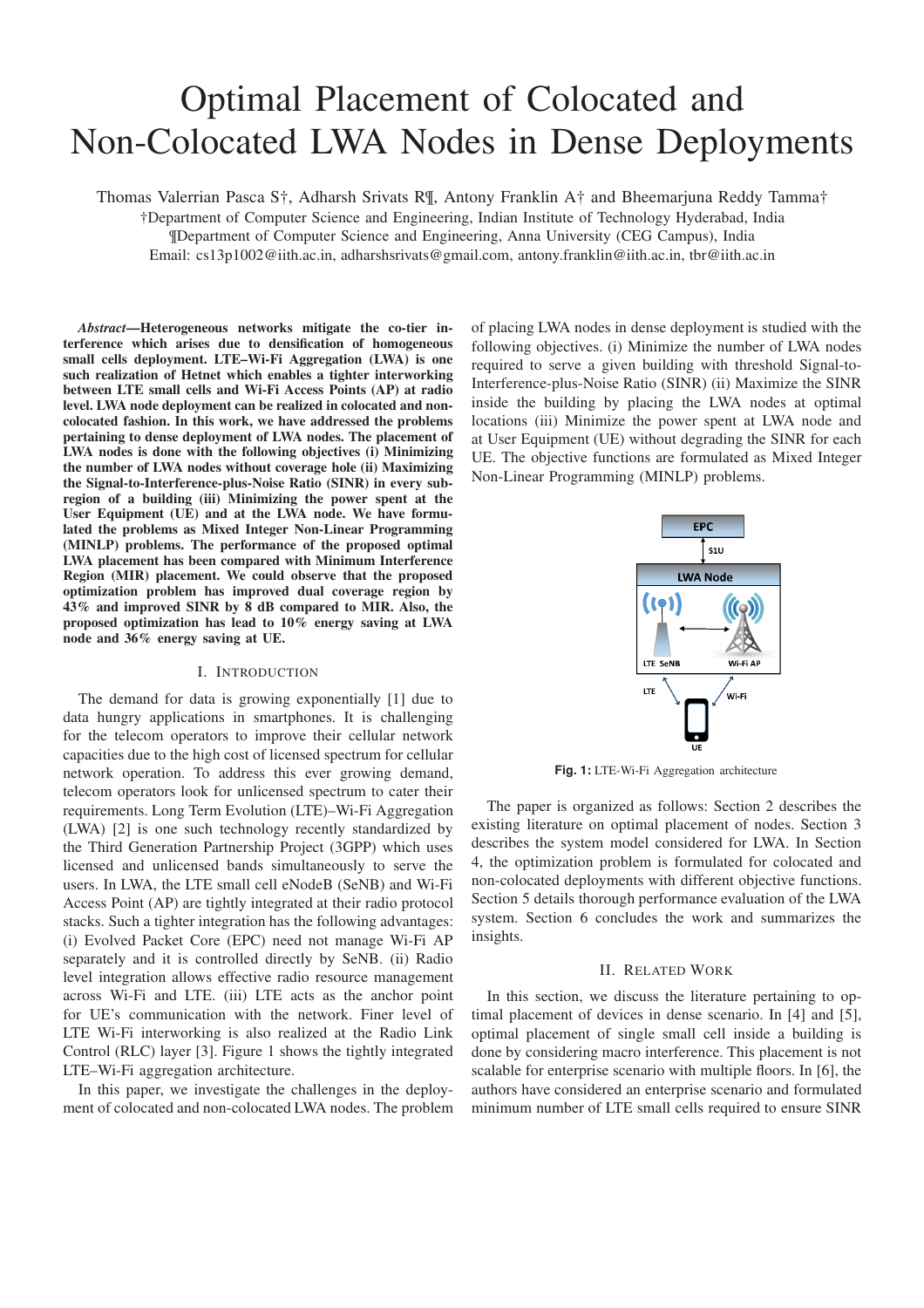

**Fig. 2:** Building scenario considered for modeling the problem

threshold to all regions inside a building. A limitation of this work is that the authors have considered the placement only with respect to homogeneous radio access technologies (RATs). In [7], the authors have proposed a joint femto placement and power optimization model with an objective to minimize uplink power inside the building. In this context, the authors have not considered the real challenges such as multiple walls in a building and interference from macro. In [8], the authors have detailed the challenges pertaining to tighter coupling of LTE and Wi-Fi links at physical and network layers. Authors have pointed that, in physical layer, a heterogeneous reuse of spectrum (*i.e.,* users in interference region of LTE could be served by Wi-Fi and vice-versa) would be an effective solution to handle dense deployment scenarios, but authors have not explored this property of the system. In our work, we completely focus on the colocated and non-colocated LWA deployment by considering the factors like distance between the small cell nodes and the subregions, interference from macro base station (in case of LTE), interference from other LWA nodes deployed and obstacles such as walls across rooms.

#### III. SYSTEM DESCRIPTION

In this section, we comprehensively describe the various models which have been considered in our work.

# *A. Path Loss Model for LTE*

We have used the 3GPP Indoor Path Loss Model (Urban Deployment) [9] for LTE.

 $PLM = 37 + 30 log_{10}(d) + 18.3k^{\frac{k+2}{k+1} - 0.46} + n\sigma - 1$ 

Where, d is the distance of sub-region from the access point in meters, k represents the number of floors, and  $\sigma$  represents penetration loss in dB. In our setup, we have considered penetration loss due to walls  $\sigma$  as 10 dB.

# *B. Path Loss Model for Wi-Fi*

We have used the International Telecommunication Union (ITU) indoor path loss model [10] for Wi-Fi. It estimates the path loss inside a room or a closed area inside a building delimited by walls of any form. This model is most suitable for the frequency range between 900 MHz and 5.2 GHz. The ITU model expression is given as follows

 $L = 20 log_{10}(f) + N log_{10}(d) + P_f(n) - 28$ 

Where, d is the distance of a sub-region from the access point in meters, f represents the frequency of transmission in MHz, N accounts for the distance power loss coefficient, n is the number of walls, and  $P_f$  denotes the penetration loss factor. In our setup, we have considered  $f = 2400$  MHz and  $N = 30$ .  $P_f = 13 + n$  gives the penetration loss due to walls.

#### *C. Building Model and Dimensions*

Figure 2 shows the scenario considered for modeling the problem. Dimensions of the building considered are  $48 \text{ m} \times 48 \text{ m} \times 3 \text{ m}$ , where L x W x H corresponds to the length, width and height of the building respectively. The building has 16 rooms, each of dimension  $12 \text{ m} \times 12 \text{ m} \times 3 \text{ m}$ . Walls separate the rooms, and each room encloses nine sub-regions. Thus, the building is divided into 144 sub-regions  $(I_1, I_2...I_{144})$ . Each sub-region is of length 4 m  $\times$  4 m  $\times$  3 m, and the building has one floor. A macro base station is placed at a distance of 1.4 km from the building. As the size of a sub-region is much smaller when compared to the size of the building, we can safely assume that within every sub-region, the SINR value is constant.

#### IV. OPTIMIZATION MODEL

In this section, we formulate the optimization problem for colocated (C) and non-colocated (NC) LWA deployments with three objectives, which includes

- Minimal number of LWA nodes required to ensure coverage in the building.
- Optimal placement of LWA nodes to maximize SINR inside the building.
- Optimal placement and power regulation of LWA nodes to minimize the power spent at LWA node and UE.

# *A. Optimal Number of LWA Nodes*

Minimum number of LWA nodes required to serve the building in the case of colocated and non-colocated deployments are formulated in this section. The notations which are used in this subsection are detailed in Table I.

*1) Optimal number of NC-LWA nodes required:* The objective is to find the minimum number of LTE and Wi-Fi nodes that can effectively cover the building in a noncolocated scenario ensuring threshold SINR. Here, we have considered minimum LTE threshold as -2 dB and minimum Wi-Fi threshold as 0 dB. The objective function is given as

$$
Minimize \sum_{b} (\alpha_b^l + \alpha_b^w) \tag{1}
$$

subject to,

$$
\sum_{b} \beta_{s,b}^{l} \le 1 \quad and \quad \sum_{b} \beta_{s,b}^{w} \le 1 \qquad \forall s \in R_{i} \tag{2}
$$

$$
\beta_{s,b}^l \le \alpha_b^l \quad \text{and} \quad \beta_{s,b}^w \le \alpha_b^w \qquad \forall s, b \in R_i \tag{3}
$$

$$
\sum_{s,b} (\beta_{s,b}^l + \beta_{s,b}^w) \ge 1 \qquad \forall s, b \in R_i \tag{4}
$$

$$
\sum_{b} \alpha_b^l \ge 1 \quad and \quad \sum_{b} \alpha_b^w \ge 1 \tag{5}
$$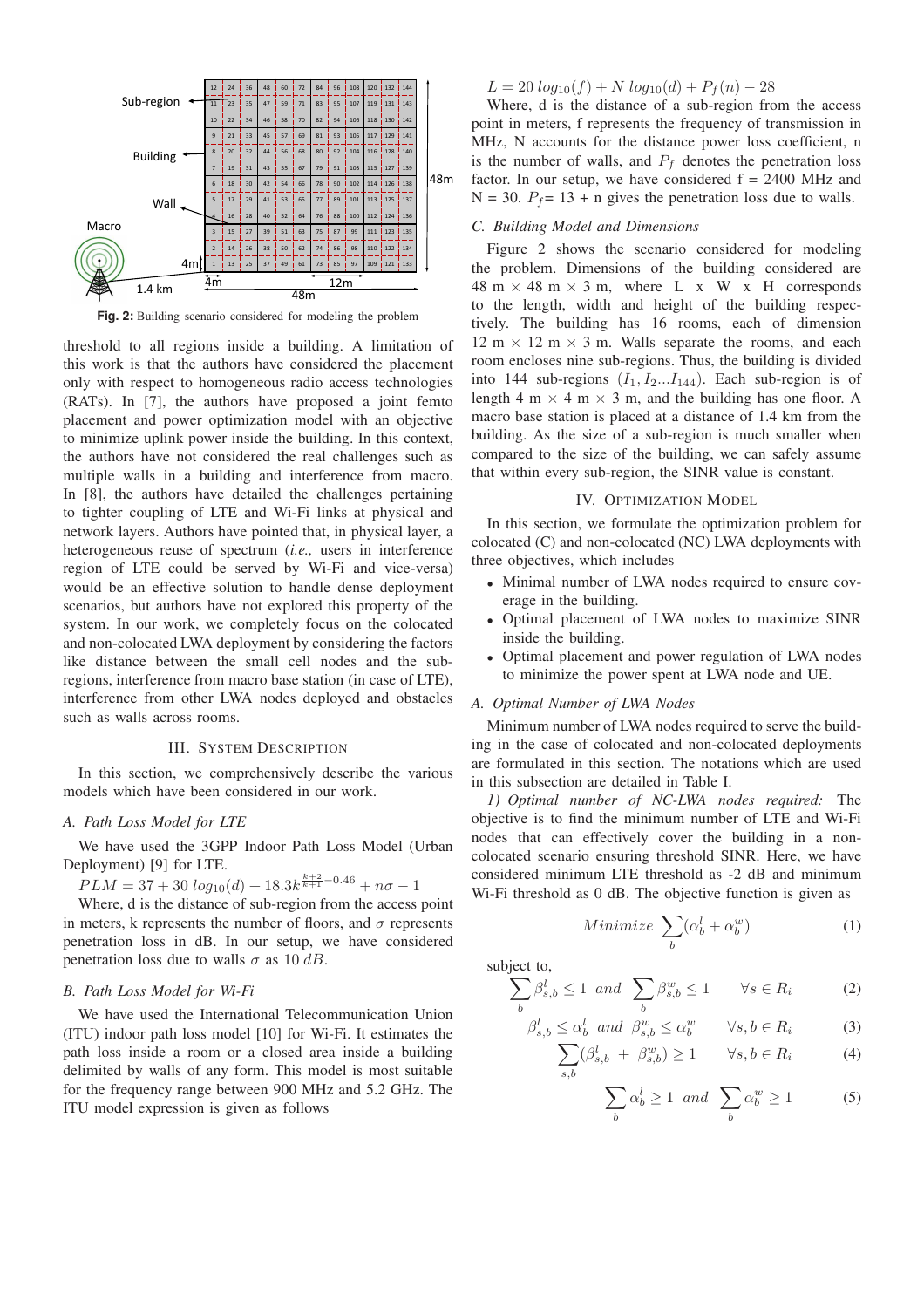$$
\frac{Inf \times (1 - \beta_{s,b}^l) + (\delta_{s,b}^l P_{max}^l \alpha_b^l)}{N_o + \sum_{c \in R_i \setminus b} \delta_{s,c}^l P_{max}^l \alpha_c + \sum_{e \in M} \delta_{s,e}^l P_{max}^m} \ge \lambda_l
$$
\n
$$
\forall s, b \in R_i
$$
\n(6)

$$
\frac{Inf \times (1 - \beta_{s,b}^w) + (\delta_{s,b}^w P_{max}^w \alpha_b^w)}{N_o + \sum_{c \in R_i \backslash b} \delta_{s,c}^w P_{max}^w \alpha_c} \ge \lambda_w \ \forall s, b \in R_i \tag{7}
$$

Equation (1) minimizes the sum over number of LTE small cells and Wi-Fi APs to be deployed in order to ensure threshold SINR in every sub-region of the building. Equation (2) and Equation (3) constrains a user in a subregion to be connected to utmost one LTE small cell and one Wi-Fi AP. Equation (4) ensures that a sub-region has atleast one LTE or Wi-Fi connectivity. It does not restrict a sub-region from connecting to both. Equation (5) ensures that atleast one LTE small cell and one Wi-Fi AP must exist in the non-colocated LWA placement.

For a user equipment at sub-region *s* to be connected to an LTE small cell or Wi-Fi AP at *b*, the sub-region has to obtain minimum SINR from that LTE small cell or Wi-Fi AP. Equation (6) captures this constraint on LTE SINR and Equation (7) on the Wi-Fi SINR. In the case of LTE, the macro interference is also considered.  $Inf$  in Equation (6) is an infinitely large value which is introduced for a solver to compute faster. Inf signifies that, if a sub-region *s* is not associated with LTE small cell or Wi-Fi AP at sub-region *b*, then the SINR becomes infinite. Hence the optimization solver ignores such cases.

**TABLE I:** Notations used in optimization model

| <b>Symbol</b>                       | <b>Definition</b>                                                     |
|-------------------------------------|-----------------------------------------------------------------------|
| $\overline{R}_i$                    | Set of all sub-regions                                                |
|                                     | 1 if a LTE small cell is placed at sub-region b, 0 otherwise          |
| $\frac{\alpha_b^l}{\alpha_b^w}$     | 1 if Wi-Fi AP is placed at sub-region b, 0 otherwise                  |
| $\beta^l_{s,b}$                     | 1 if sub-region s is connected to LTE small cell at b, 0<br>otherwise |
| $\beta^w_{s,b}$                     | 1 if sub-region s is connected to Wi-Fi AP at b, 0<br>otherwise       |
| $\frac{\delta_{s,b}^l}{\delta^{w}}$ | LTE channel gain between s and b sub-regions.                         |
| s, b                                | Wi-Fi channel gain between s and b sub-regions.                       |
| $\gamma^{\iota}_{b}$                | LTE SINR observed at sub-region b.                                    |
| $\gamma^w_b$                        | Wi-Fi SINR observed at sub-region b.                                  |
| $P_b^l$                             | LTE transmit power of LWA node or UE located at sub-<br>region b.     |
| $P_b^w$                             | Wi-Fi transmit power of LWA node or UE located at<br>sub-region b.    |
| $P_{max}^m$                         | Maximum power of macro base station                                   |
| $N_o$                               | <b>System Noise</b>                                                   |
| М                                   | Macro base station                                                    |

*2) Optimal number of C-LWA nodes required:* Minimum number of colocated LWA nodes that can effectively cover the building with minimum SINR at every sub-region is given by

Minimize 
$$
\sum_{b} (\alpha_b^l + \alpha_b^w)
$$
 (8)

The objective function expressed for colocated and noncolocated LWA in Equation (8) and Equation (1) are similar

and their constraint functions remain the same too. The only additional constraint that the colocated deployment possesses over non-colocated deployment is the constraint on the position of LTE small cells and Wi-Fi APs.

$$
\alpha_b^l - \alpha_b^w = 0 \qquad \forall b \in R_i \tag{9}
$$

Equation (9) states that the location of the LTE and Wi-Fi small cells must be in the same sub-region, as a colocated deployment involves placing them together in the same box.

# *B. Optimal placement of C-LWA and NC-LWA nodes to Maximize SINR*

The number of LTE small cells and Wi-Fi APs that have to be deployed in the building is obtained as the result of the above section. Given the number of LTE small cells and Wi-Fi APs, placing them at the optimal locations will maximize the overall SINR of the building ensuring minimum SINR for every sub-region. The objective function to maximize SINR is given by

$$
Maximize \sum_{b} (\gamma_b^l + \gamma_b^w) \tag{10}
$$

subject to,

$$
\frac{Inf \times (1 - \beta_{s,b}^l) + (\delta_{s,b}^l P_{max}^l \alpha_b^l)}{N_o + \sum_{c \in R_i \backslash b} \delta_{s,c}^l P_{max}^l \alpha_c + \sum_{e \in M} \delta_{s,e}^l P_{max}^m} \ge \lambda_l \qquad (11)
$$
\n
$$
\forall s, b \in R_i
$$

$$
\frac{Inf \times (1 - \beta_{s,b}^w) + (\delta_{s,b}^w P_{max}^w \alpha_b^w)}{N_o + \sum_{c \in R_i \setminus b} \delta_{s,c}^w P_{max}^w \alpha_c} \ge \lambda_w \ \forall s, b \in R_i \quad (12)
$$

$$
\sum_{b} \alpha_b^l = N^L \quad \text{and} \quad \sum_{b} \alpha_b^w = N^W \tag{13}
$$

$$
\sum_{b} \beta_{s,b}^{l} \le 1 \quad and \quad \sum_{b} \beta_{s,b}^{w} \le 1 \qquad \forall s \in R_{i} \tag{14}
$$

$$
\beta_{s,b}^l \le \alpha_b^l \quad \text{and} \quad \beta_{s,b}^w \le \alpha_b^w \qquad \forall s,b \in R_i \tag{15}
$$

 $\gamma_b^l$  and  $\gamma_b^w$  denote the LTE SINR and W<sub>1</sub>-Fi SINR observed at sub-region b, respectively.  $N^L$  and  $N^W$  denotes the number of LTE and Wi-Fi nodes obtained from the previous subproblems.

#### *C. Power Optimization*

Power control in radio level interworking architecture reaps highest improvement in dense deployment scenario [11]. The placement of LWA nodes plays a vital role in optimizing the power spent both at the LWA node and the UE. We have formulated the optimization problem with the objective to minimize the energy spent at LWA node and at UE by placing the LWA nodes at optimal locations and also by setting optimal transmit power at LWA node.

*1) Power optimization at LWA nodes to save energy:* Energy spent at LWA node can be reduced by minimizing the transmit power of LWA node still ensuring threshold SINR to every associated sub-region.

$$
Minimize \sum_{b \in R_i} ((\alpha_b^l * P_b^l) + (\alpha_b^w * P_b^w)) \tag{16}
$$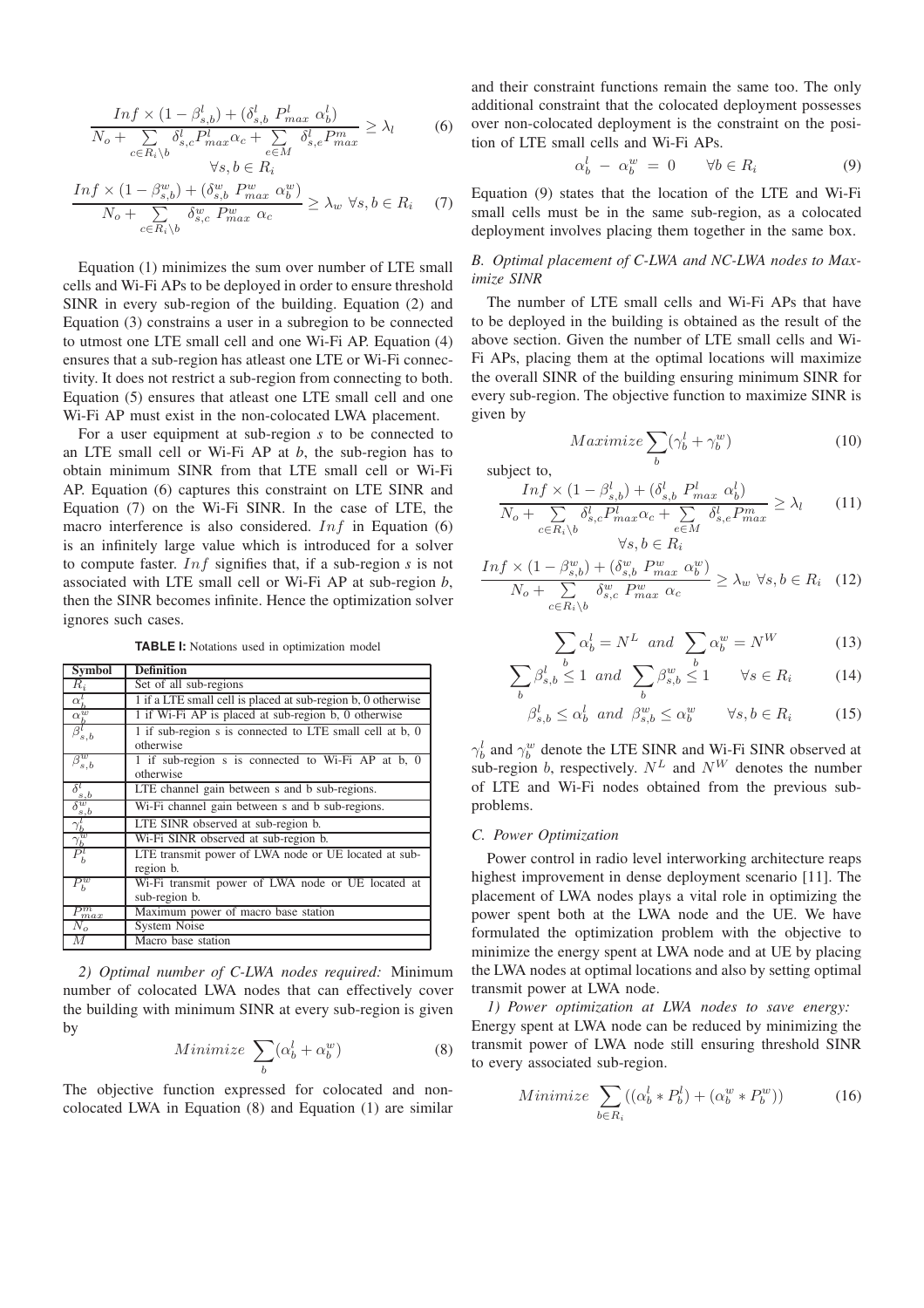subject to,

$$
\frac{Inf \times (1 - \beta_{s,b}^l) + (\delta_{s,b}^l P_b^l \alpha_b^l)}{N_o + \sum_{c \in R_i \setminus b} \delta_{s,c}^l P_b^l \alpha_c + \sum_{e \in M} \delta_{s,e}^l P_{max}^m} \ge \lambda_l \tag{17}
$$
\n
$$
\forall s, b \in R_i
$$

$$
\frac{Inf \times (1 - \beta_{s,b}^w) + (\delta_{s,b}^w P_b^w \alpha_b^w)}{N_o + \sum\limits_{c \in R_i \backslash b} \delta_{s,c}^w P_b^w \alpha_c} \ge \lambda_w \ \forall s, b \in R_i \quad (18)
$$

$$
P_{min}^l \le P_b^l \le P_{max}^l \ \forall b \in R_i \tag{19}
$$

$$
P_{min}^{w} \le P_b^w \le P_{max}^w \ \forall b \in R_i \tag{20}
$$

$$
\beta_{s,b}^l \le \alpha_b^l \quad \text{and} \quad \beta_{s,b}^w \le \alpha_b^w \qquad \forall s, b \in R_i \tag{21}
$$

$$
\sum_{b} \alpha_b^l = N^L \quad and \quad \sum_{b} \alpha_b^w = N^W \tag{22}
$$

Equation( 16) shows the objective function to minimize the energy spent at LWA node. Constraints shown in Equations (17)- (22) ensure the SINR, power and associativity conditions.

*2) Power optimization to save UE energy:* The energy spent at UE can be reduced by placing the LWA nodes at optimal positions. We formulate the optimization problem to find the optimal locations for the LWA nodes which can minimize the energy spent at UE as follows

$$
Minimize \sum_{b \in R_i} ((\beta_{s,b}^l * P_b^l) + (\beta_{s,b}^w * P_b^w))
$$
 (23)

subject to,

$$
\frac{Inf \times (1 - \beta_{s,b}^l) + (\delta_{s,b}^l \ P_b^l \ \alpha_b^l)}{N_o} \ge \lambda_l \ \forall s, b \in R_i \tag{24}
$$

$$
\frac{Inf \times (1 - \beta_{s,b}^w) + (\delta_{s,b}^w P_b^w \alpha_b^w)}{N_o} \ge \lambda_w \ \forall s, b \in R_i \quad (25)
$$

$$
P_{min}^l \le P_b^l \le P_{max}^l \ \forall b \in R_i \tag{26}
$$

$$
P_{min}^{w} \le P_b^w \le P_{max}^w \ \forall b \in R_i \tag{27}
$$

$$
\beta_{s,b}^l \le \alpha_b^l \quad and \quad \beta_{s,b}^w \le \alpha_b^w \qquad \forall s, b \in R_i \tag{28}
$$

$$
\sum_{b} \alpha_b^l = N^L \quad and \quad \sum_{b} \alpha_b^w = N^W \tag{29}
$$

The objective function shown in Equation (23) minimizes the overall energy spent by UE located in every sub-region. We have assumed that the number of UEs in each subregion is same. Equations (24)–(29) show the constraints on SINR, power and association. Solving the problem gives the optimal locations to place LWA nodes and optimal power for transmission.

# V. PERFORMANCE EVALUATION

The performance of LWA in case of colocated and noncolocated deployments are evaluated for three different objective functions. The results are compared with the placement of LWA nodes at Minimum Interference Region (MIR). MIR is the ideal way of placing LWA node, *i.e.,* LTE small cell is placed in the building at a sub-region with minimum interference and Wi-Fi AP is placed in a sub-region with maximum interference from the LTE macro. Thereby potential

sub-regions which receive high interference from macro are served using Wi-Fi.

# *A. Optimal Number of NC-LWA and C-LWA nodes*

The optimal number of LWA nodes required to cover the given building dimension in non-colocated deployment is found to be one LTE small cell and one Wi-Fi AP. Figure 3 shows SINR distribution when the LTE small cell and Wi-Fi AP are placed at MIR. This set up ensures minimum SINR to every sub-region either through LTE or Wi-Fi or both. In case of colocated deployment, the optimal number of nodes to be placed is found to be two *i.e.,* two LTE small cells and two Wi-Fi APs. Figure 4 captures the SINR distribution when the colocated nodes are placed at MIR in the building.



# **Fig. 4:** Colocated LWA placement at MIR

# *B. Maximize SINR in C-LWA and NC-LWA*

The LWA nodes placed at MIR does not ensure maximized SINR. Solving equation (10) gives the optimal positions for LTE small cells and Wi-Fi APs in case of colocated and noncolocated deployments. Figures 5a and 5b capture the LTE and Wi-Fi SINR distribution across different sub-regions in the building when LTE and Wi-Fi APs are placed at optimal positions. It can be noted from the figures that in case of optimal placement, LTE and Wi-Fi could not serve all the subregions individually. But when combined they could serve the entire building. In case of colocated LWA, we have obtained from the above optimization problem that two LWA nodes are required to serve all the sub-regions in the building. Figures 6a and 6b capture the LTE and Wi-Fi SINR in the building. They also capture the sub-regions associated with the respective LTE small cells and Wi-Fi APs. It is clear from the figures that LTE small cells in colocated LWA deployment could serve all the sub-regions but Wi-Fi APs fail to serve some sub-regions. We have compared the SINR distribution of all the sub-regions in case of optimal and MIR placement of the LWA nodes. Figure 7 shows the comparison between non-colocated LWA optimal placement and MIR placement. Figure 8 captures the SINR improvement for sub-regions in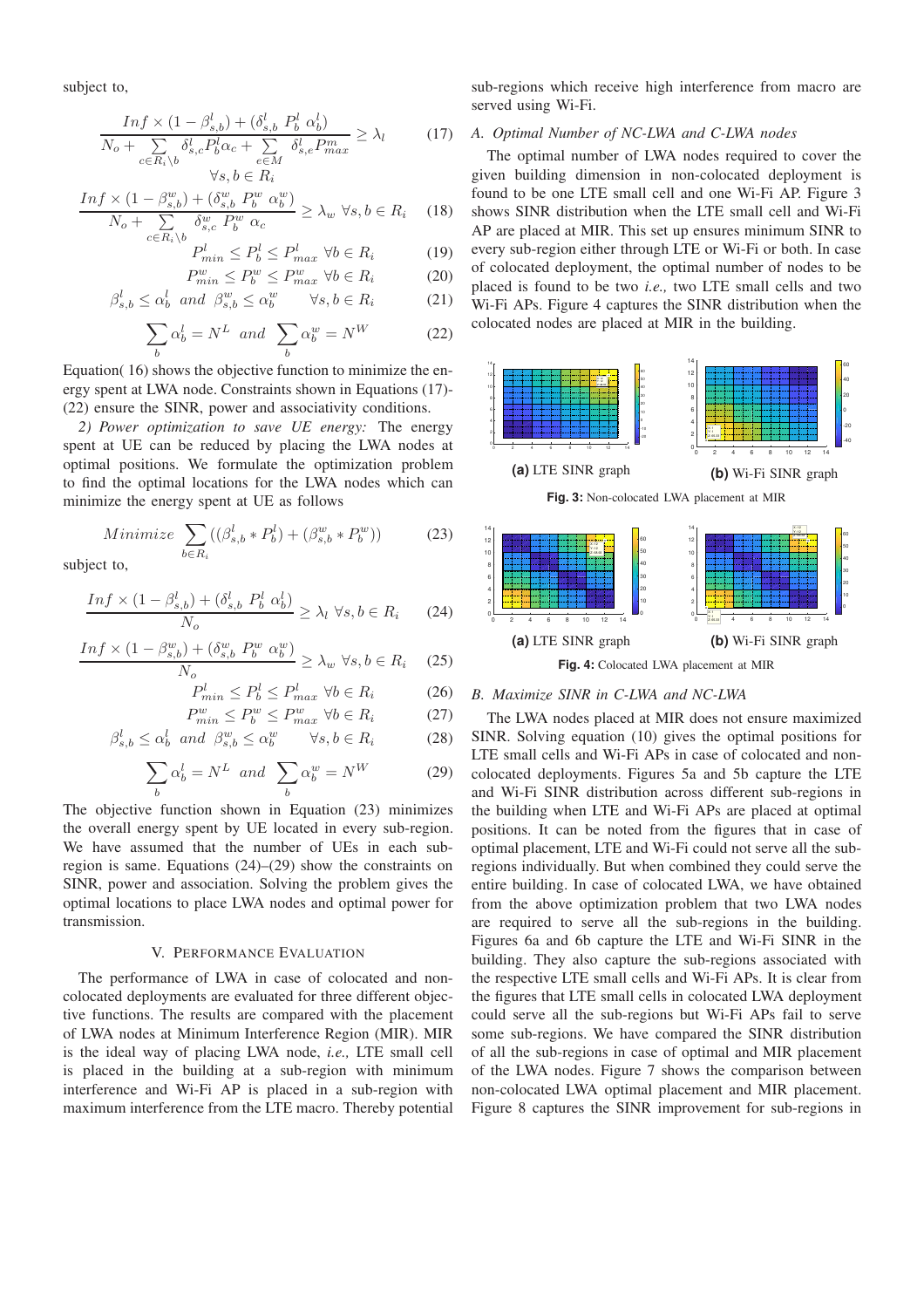

**Fig. 6:** Colocated - Optimal Placement

case of optimal placement compared to MIR placement in a colocated LWA deployment. Optimal placement of LTE and Wi-Fi has improved average SINR by 8 dB compared to MIR placement. This is because MIR placement focuses on minimizing the co-tier interference (either with macro or with other small cell) but it fails to maximize SINR for every subregion. From figures 5a and 5b, it is clear that optimal locations for maximizing SINR lie towards the center of the building but MIR placement is confined towards the corners. Figures 9 and 10 show the number of sub-regions associated only with LTE, only with Wi-Fi and both LTE and Wi-Fi in case of colocated and non-colocated deployments. It can be clearly observed that the number of sub-regions associated with both LTE and Wi-Fi in case of optimal position has improved by 43% on average compared to LWA placement at MIR.

# *C. Power Optimization*

In order to minimize the power spent at LWA node and at UE, the LWA nodes have to be placed in optimal locations and varying the power of LWA nodes still ensures the threshold SINR in all the sub-regions. The optimization problem de-



**Fig. 7:** CDF plots for all the sub-region SINR value in non-colocated scenario



Fig. 8: CDF plots for all the sub-region SINR value in colocated scenario

scribed in Section IV-C with the above objectives is evaluated here. The optimization problem thrives to obtain the optimal locations for placement of LWA nodes and minimal power that can cover all the sub-regions.

*1) Power optimization at LWA node:* The energy consumed by the LWA node has a significant difference when the power values are optimized. A comparison is made between the energy values when the nodes are operated at full power and placed at MIR, also with optimal power and placed at optimal positions. Figures 11 and 12 capture the energy spent in Joules in case of non-colocated and colocated LWA deployments. Setting optimal transmit power at LWA nodes has reduced the energy spent by 15% and 72% as compared to full power operation of LWA node in non-colocated and colocated deployments respectively. This is because the number of LTE and Wi-Fi nodes are high in colocated compared to noncolocated deployment and in case of colocated deployment the optimal reuse of the spectrum is employed. The optimal reuse of spectrum involves regulation of power in LTE and Wi-Fi links of LWA node. In a given LWA node, the UEs in the inner coverage region are served using LTE and those UEs which lie in the outer coverage region node are be served using Wi-Fi. This pattern [8] happens alternatively in adjacent colocated LWA node (where the outer coverage region is served by LTE and inner coverage is served by Wi-Fi). This alternate pattern avoids outer coverage region of two adjacent colocated LWA nodes served using the same RAT viz., LTE or Wi-Fi, thereby using the spectrum efficiently.